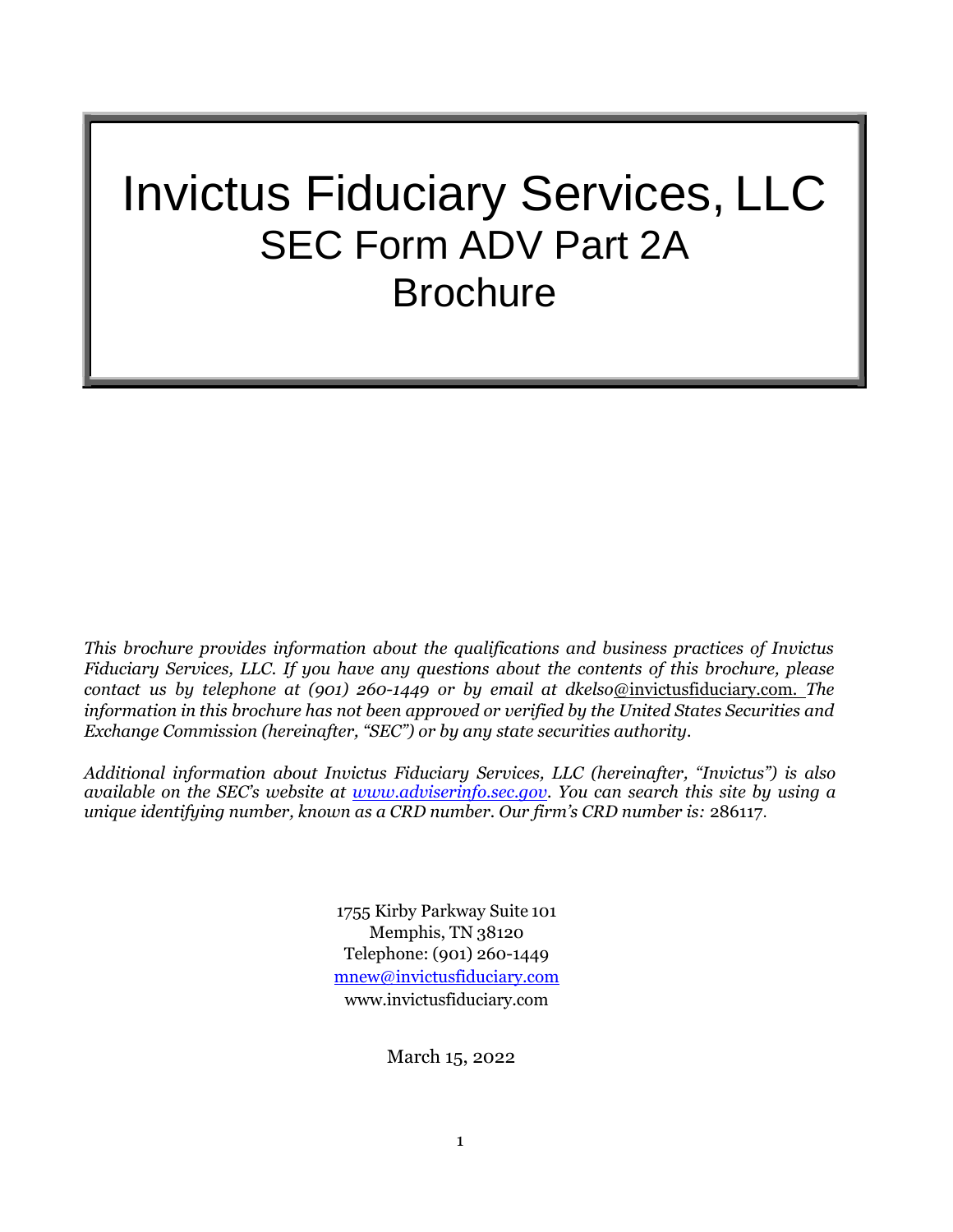# **Item 2: Material Changes**

Since filing our previous annual amendment on March 10<sup>th</sup>, 2021, there have been no material changes to Invictus business operations. However, as there have been other non-material changes to this brochure, Invictus encourages you to read this brochure in its entirety.

## **Item 3: Table of Contents**

| Item 11: Code of Ethics, Participation or Interest in Client Transactions and Personal Trading2 |
|-------------------------------------------------------------------------------------------------|
|                                                                                                 |
|                                                                                                 |
|                                                                                                 |
|                                                                                                 |
|                                                                                                 |
|                                                                                                 |
|                                                                                                 |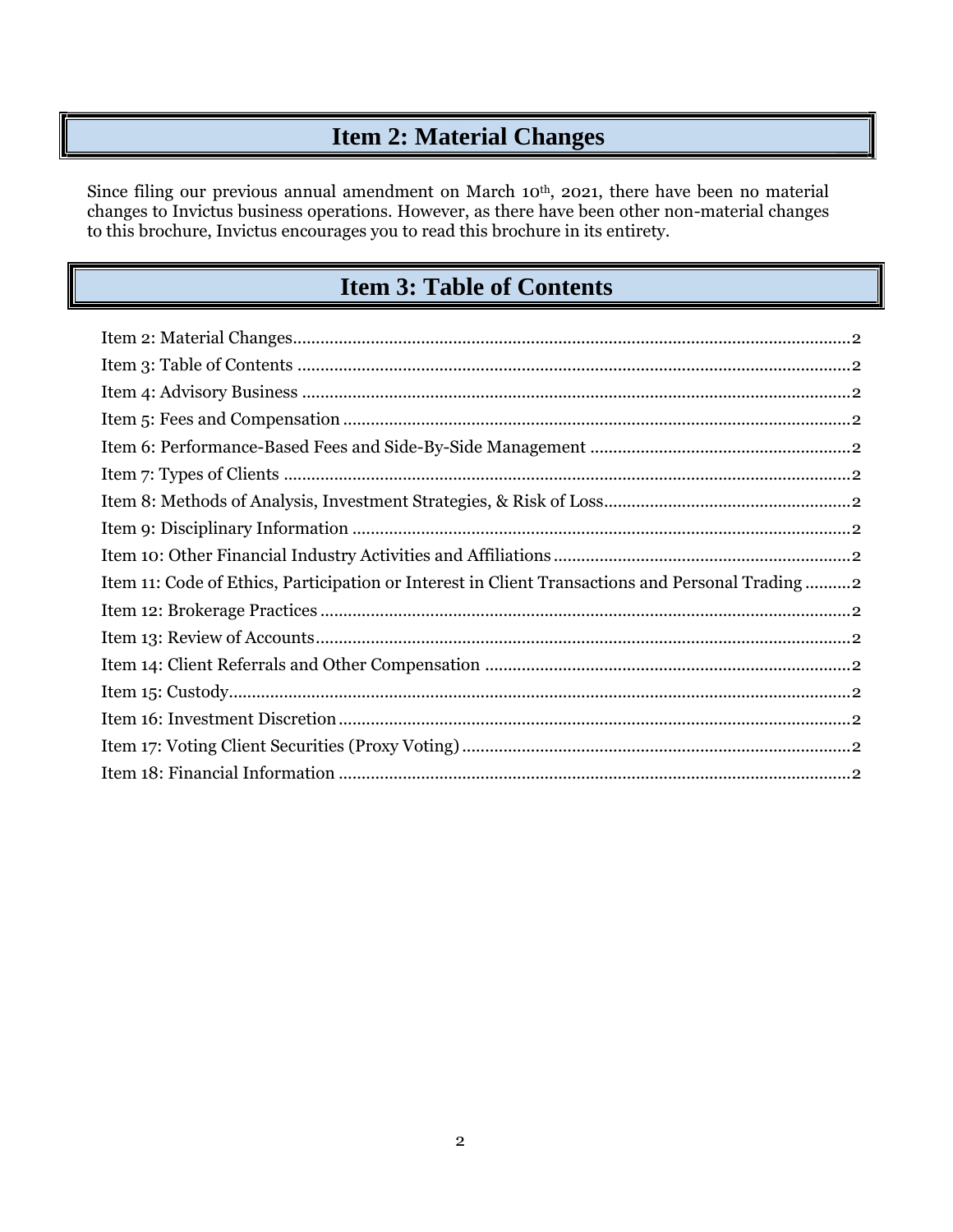## **Item 4: Advisory Business**

## **History**

Invictus Fiduciary Services, LLC (hereinafter "Invictus") is a limited liability company organized in the State of Tennessee. The firm was formed in July 2016. In January 2017, Invictus became registered with the SEC as an investment adviser.

# Principal Owners

Invictus's principal owners are Michael Eugene New, Kenneth Bryan Lenoir and Clyde Douglas Kelso, III.

# Advisory Services Offered

Invictus serves as an Investment Manager or Advisor to ESOPs with regards to the conduct of ESOP purchase or sale transactions for which the currently appointed ESOP fiduciaries have a conflict of interest and an independent ESOP fiduciary has been appointed to conduct the specific transaction, or in an on-going capacity to the ESOP Fiduciaries as they serve in their respective capacities over time. Invictus provides services to Employee Stock Ownership Plans ("ESOP") in three capacities.

- i. Invictus may serve as the Investment Manager to the ESOP and its related trust sponsored by the ESOP's company ("Company") on a continuing or "ongoing" basis. Michael New or Kenneth Lenoir, in their individual capacities, may serve as the ESOP trustee.
- ii. Invictus may serve as the Investment Manager to the ESOP and its related trust sponsored by the Company and Michael New or Kenneth Lenoir, in their individual capacities, may serve as the ESOP trustee in connection with a proposal to engage in a transaction involving the purchase or sale of a percentage of the issued and outstanding shares of Company stock by the ESOP.
- iii. Invictus may provide investment advisory services to ESOP trustees and/or Plan Sponsor Fiduciaries ("Fiduciaries").

Invictus provides services according to the client's needs and instructions. Investment policies are determined by the client, which may be the plan sponsor or committee, ESOP trustee or other authorized parties noted in the agreement.

Invictus had the following assets under management:

| <b>Discretionary Amounts:</b> | <b>Non-discretionary Amounts:</b> | <b>Date Calculated:</b> |  |
|-------------------------------|-----------------------------------|-------------------------|--|
| \$485,200,000                 | \$83,700,000                      | December 31, 2021       |  |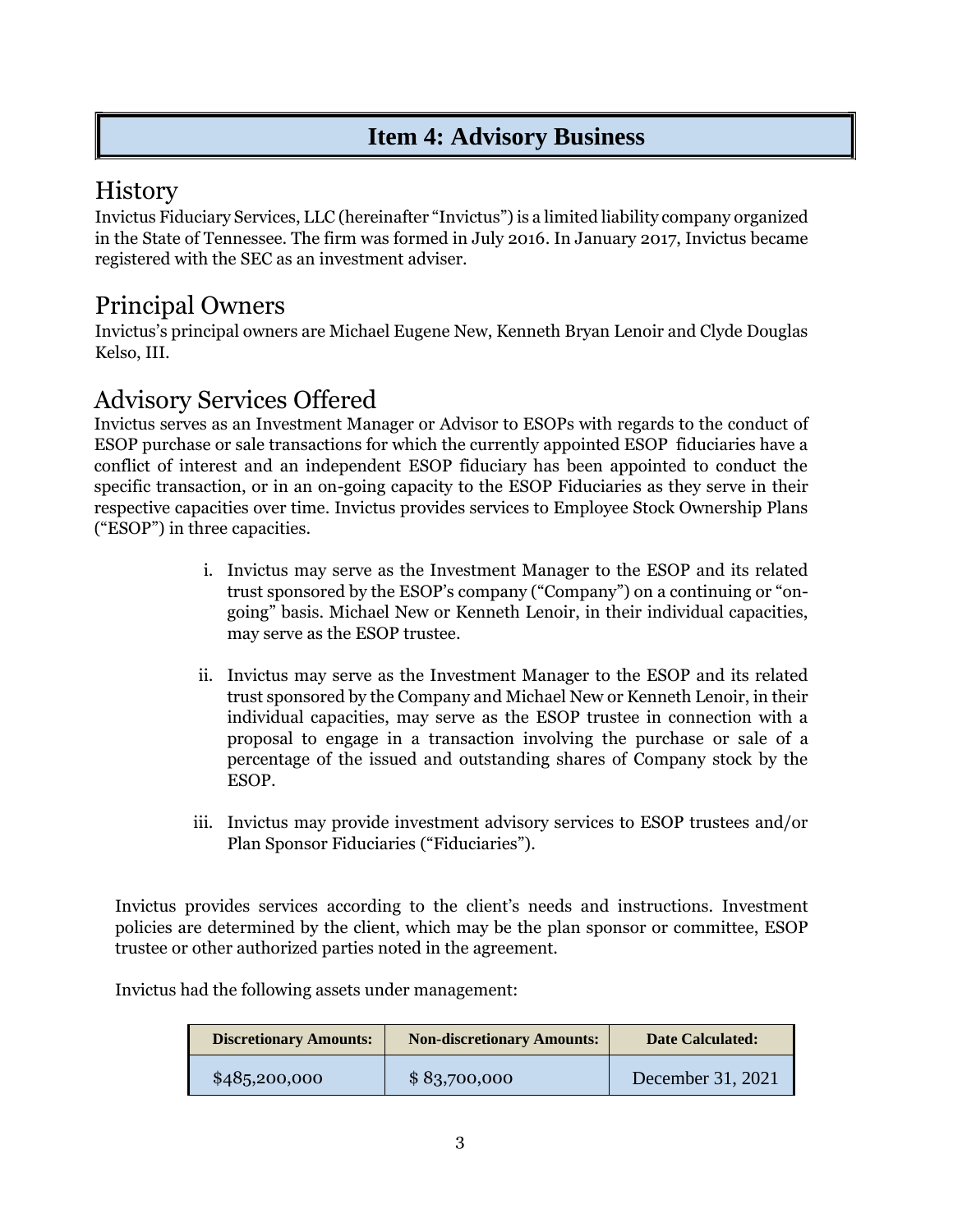#### **Item 5: Fees and Compensation**

#### Transaction Advisory Appointments

For Invictus' services as Investment Manager or Advisor for an ESOP transaction, Invictus will receive a transaction fee from the Company, of which a portion disclosed in the agreement is payable upon the execution of the letter agreement, with the remaining amount payable upon either the sixtieth (60th) day following the execution of the agreement, or upon the completion of the engagement, whichever event occurs first. The Company will also pay the reasonable out-of-pocket expenses incurred in connection with the services the Fiduciaries perform relating to the subject transaction, such as copying expenses, long-distance telephone charges, private express mail deliveries, and travel expenses, based on customary rates that commercial air carriers, hotels and other services providers charge.

# On-Going Advisory Appointments

For our services as an Investment Manager or Advisor to an ESOP Fiduciary in an on-going capacity, Invictus will generally receive an annual fee based upon the fair market value of the assets in the ESOP as of the ESOP's fiscal year-end of the prior year (the "fee valuation date"). This annual fee will be calculated in the following manner:

| First \$10,000,000               | 15 | basis points     |
|----------------------------------|----|------------------|
| Next \$40,000,000                |    | basis points     |
| Values in Excess of \$50,000,000 |    | 2.5 basis points |

The annual fee will be payable by the Company or the ESOP in four equal quarterly installments. Each quarterly installment will be charged at one-fourth the annual fee rate and payment shall be due within 30 days following the beginning of each calendar quarter. If the fair market value of the assets in the ESOP as of the "fee valuation date" has not been determined at the time when a quarterly installment payment is to be made, then the amount of such payment will be based upon such fair market value as of the end of the plan year immediately preceding the "fee valuation date" until the fair market value as of the "fee valuation date" can be determined. When the fair market value of the assets in the ESOP as of the "fee valuation date" has ultimately been determined, the Company or the ESOP will increase (or decrease) its subsequent quarterly installments until it has paid Invictus, the amount due in accordance with the calculation method described above. We generally require clients to pay our fees via check.

Invictus maintains a minimum annual fee of \$15,000.00. In addition to our annual investment management or advisory fee, Invictus charges a distribution transaction fee of \$35.00 for each participant distribution made during the plan year. This distribution transaction fee includes the preparation of the appropriate tax reporting form for each plan participant recipient. Finally, the Company will also pay the reasonable out-of-pocket expenses incurred in connection with the services the Fiduciaries perform in their respective roles as Investment Manager and trustee to the ESOP, such as copying expenses, long-distance telephone charges, private express mail deliveries, and travel expenses, based on customary rates charged by commercial air carriers, hotels, and other service providers.

Members of Invictus worked with certain of the Companies while the Members were employees of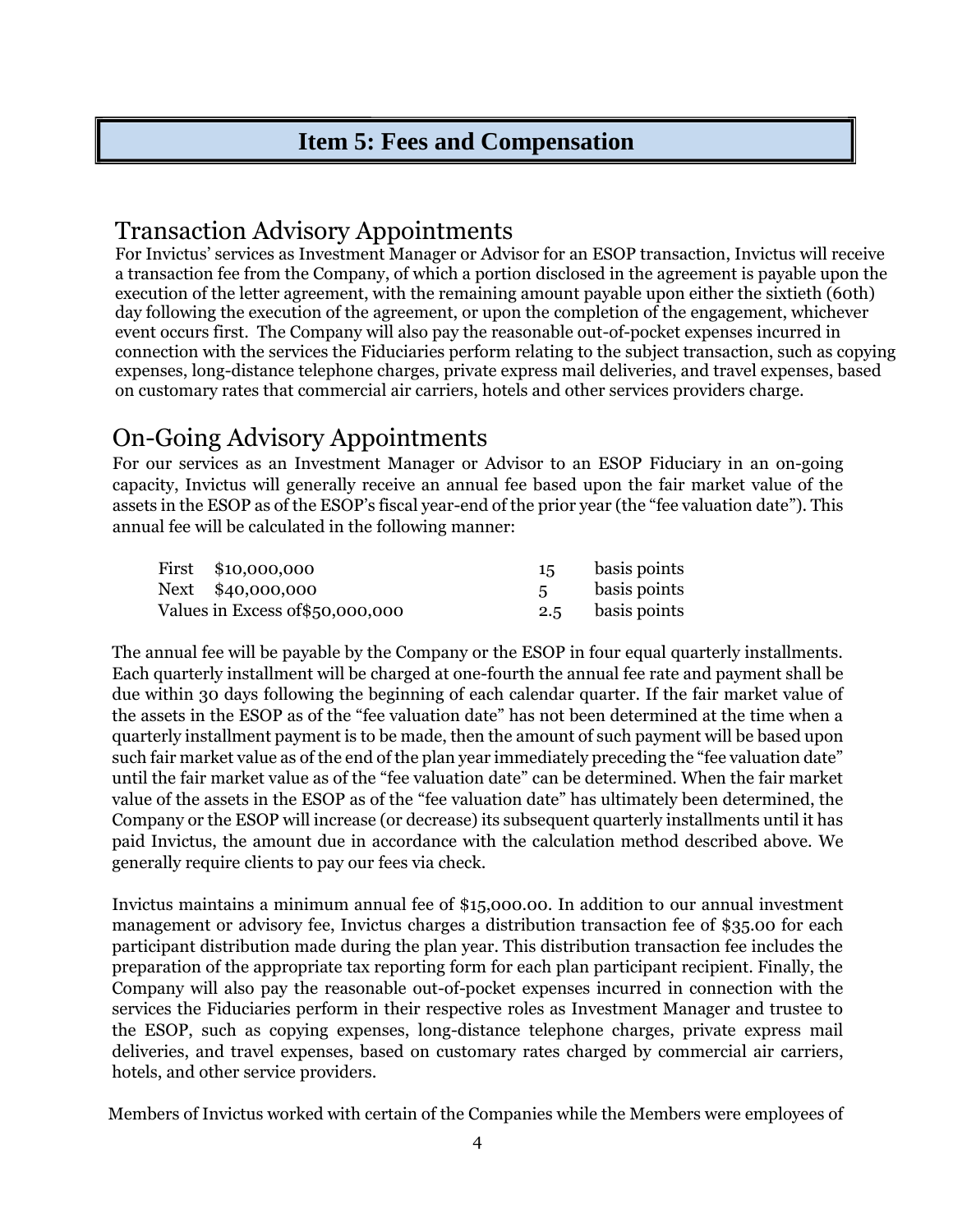Evolve Bank and Trust ("Evolve"), a previous plan trustee to a Company, under fee schedules that were applicable at the time these Companies appointed Evolve as their plan trustee. The fee schedule applicable to each of these Companies has been grandfathered by Invictus for these Companies. Invictus reserves the right, at their sole discretion, to offer negotiated fees based on a range of factors relating to individual plans and circumstances.

#### **Item 6: Performance-Based Fees and Side-By-Side**

Invictus does not charge performance-based fees or engage in side-by-side management.

#### **Item 7: Types of Clients**

Invictus generally provides advisory services to Employee Stock Ownership Plans, their Plan Sponsors, and Plan Trustee. While we do not require clients to have a minimum account value, we do charge a minimum annual fee of \$15,000.

#### **Item 8: Methods of Analysis, Investment Strategies, & Risk of Loss**

Invictus is responsible for monitoring and recommending investment options to the ESOP trustee and/or Company fiduciary committee. This may include:

- -Causing securities to be valued
- -Evaluating security valuation methods

**Management**

-Evaluating executive compensation and planning

Invictus, in consultation with their advisors, assumes fiduciary responsibility for advising the ESOP trustee that the purchase of Company stock is prudent, that the purchase price of the stock does not exceed adequate consideration as defined under Section 3(18) of ERISA, and that the transaction is fair from a financial viewpoint to the ESOP and its participants. The fiduciary determinations by Invictus are generally based upon such factors and information as it considers to be relevant, which may include the appraisal and a fairness opinion by an independent appraiser and/or financial advisor. However, at all times, Invictus shall have discretionary authority to investigate and evaluate the subject transaction, whether a purchase or sale. Nothing contained herein shall be construed to constitute a representation, warranty, or commitment that Invictus will approve or disapprove a proposed transaction.

Clients should be aware that there is a material risk of loss using any investment strategy. Investment products are not guaranteed or insured by the Federal Deposit Insurance Corporation or any other government agency.

The performance of any investment is subject to numerous factors which are neither within the control of nor predictable by us. Such factors include a wide range of economic, political,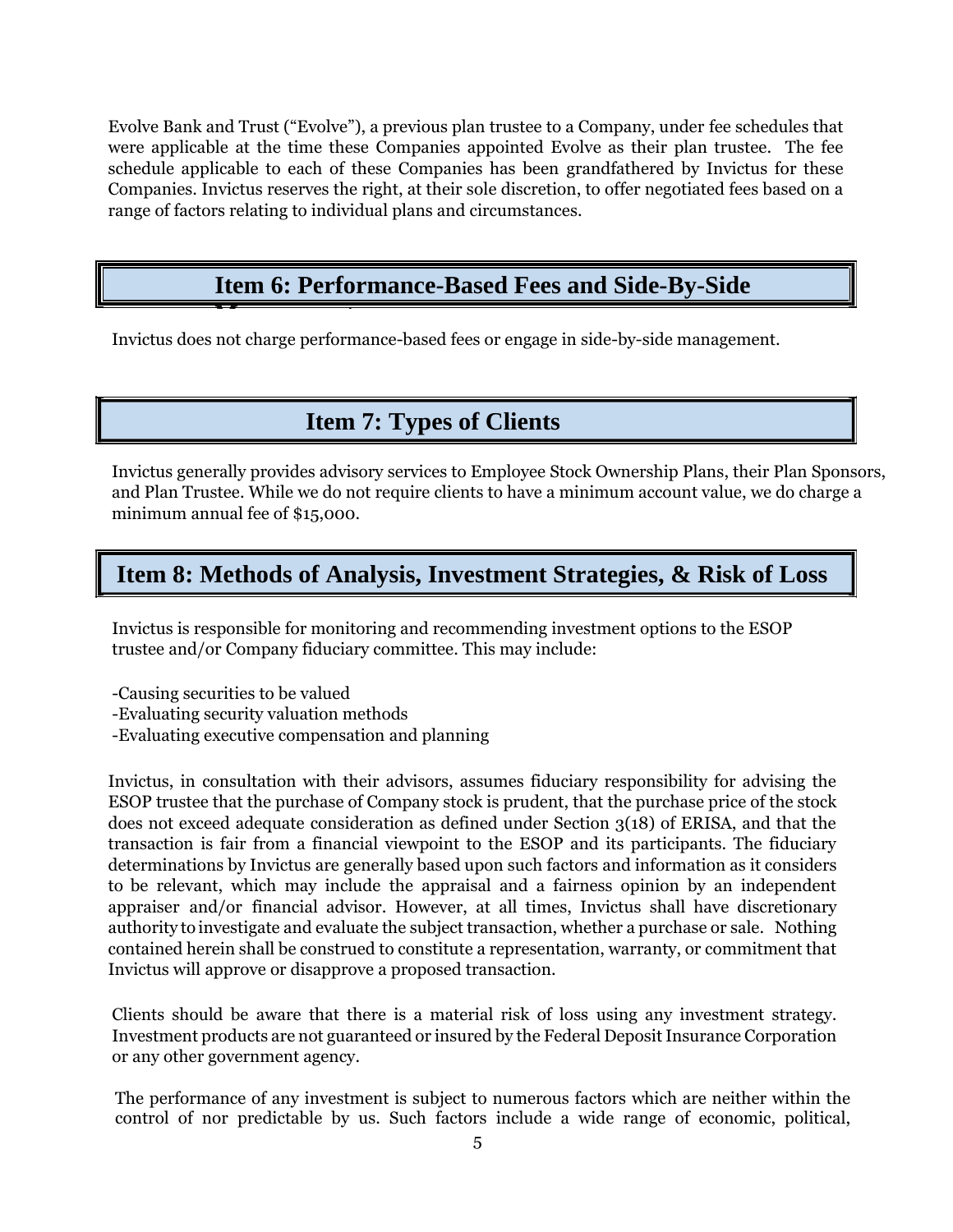competitive and other conditions (including acts of terrorism and war) that may affect investments in general or specific industries or companies.

**Force Majeure Risk**: This is the risk that there may be an act of God, terrorist act, global health pandemic, failure of utilities or other similar circumstance not within the reasonable control of Invictus or the Companies that may have an unknown and potentially catastrophic effect on the global markets. Invictus has a business continuity plan to mitigate the effects of a force majeure risk, however, these events may still affect Invictus, our clients, and the financial markets.

**Geopolitical Risk**: Geopolitical and other events (e.g., war or terrorism) may disrupt securities markets and adversely affect global economies and markets, thereby decreasing the value of an account's investments. Sudden or significant changes in the supply or prices of commodities or other economic inputs such as oil may have material and unexpected effects on both global securities markets and individual countries, regions, sectors, companies, or industries, which could significantly reduce the value of an account's investments. War, terrorism and related geopolitical events have led, and in the future may lead, to increased short-term market volatility and may have adverse long-term effects on U.S. and world economies and markets generally.

**Past performance is not indicative of future results. Investing in securities involves a risk of loss that you, as a client, should be prepared to bear.**

#### **Item 9: Disciplinary Information**

There is no material disciplinary information to disclose in this section.

#### **Item 10: Other Financial Industry Activities and Affiliations**

In addition to Invictus serving as investment manager or advisor to ESOPS, some of Invictus' Members also serve as trustees to the ESOP in a personal capacity. This may create a conflict of interest.

In addition to serving as a member of Invictus, Mr. Lenoir is also a part-time employee with Evolve. He provides customer service assistance to bank customers and referrals who have invested in the Vida Longevity Fund LP. Clyde Douglas Kelso, III, another member of Invictus and our Chief Compliance Officer, is also a part-time employee of Evolve, serving on several management oversight committees of the Bank's Trust Department. Mr. Kelso also provides customer service assistance to bank customers and referrals who have invested in the Vida Longevity Fund LP. Messrs. In addition to some Invictus Members working part-time at Evolve, Invictus also uses Evolve to provide tech support for Invictus and pays Evolve for this service.

Lenoir and Kelso's employment with Evolve may present a conflict of interest since Invictus has members that work at Evolve, some of these may be referred to Invictus for management, and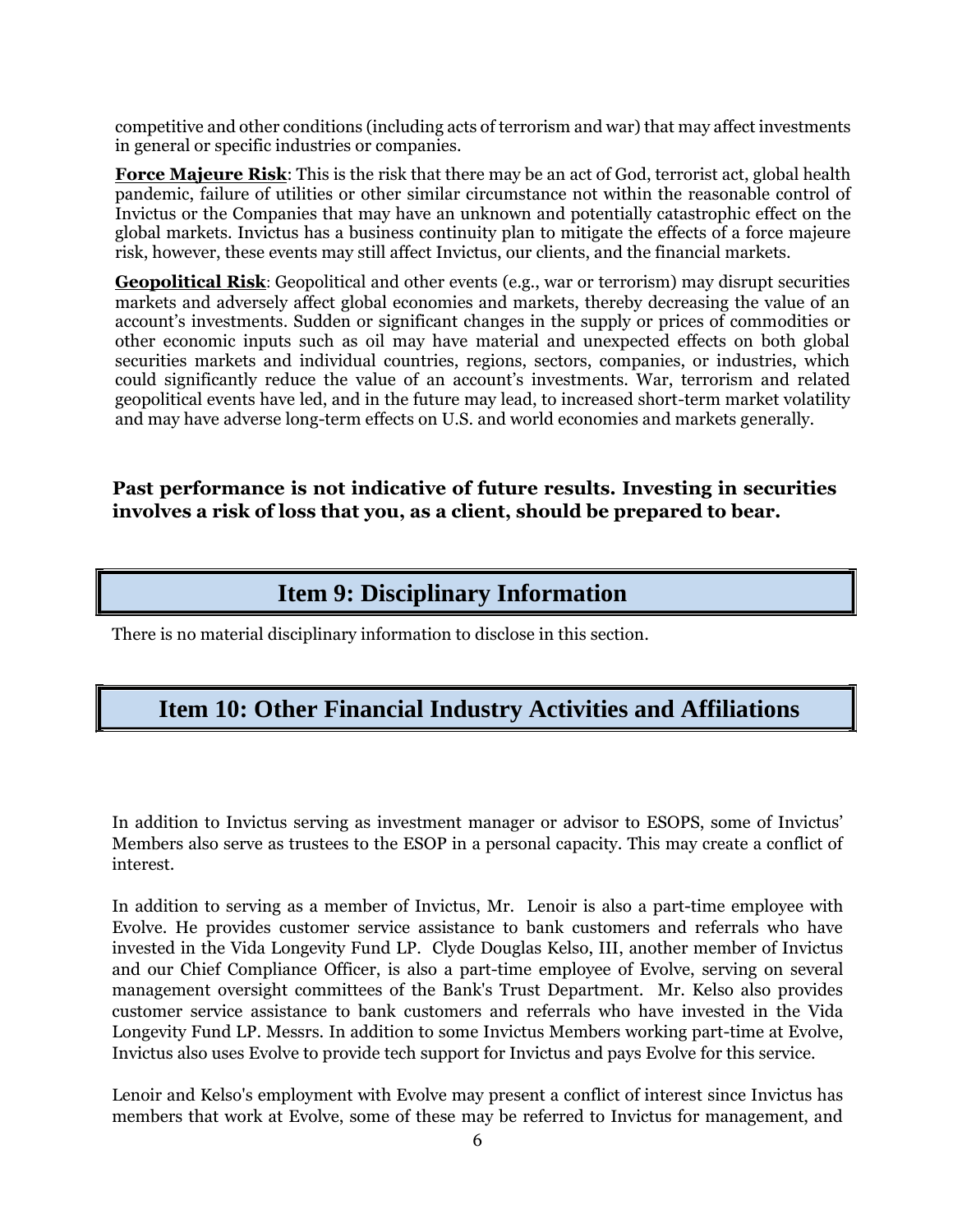Invictus uses Evolve as the vendor to handle our technology support needs, including phones, email addresses, etc. However, all work performed with Evolve is subject to a contract that has been negotiated at arm's length. In addition, Invictus maintains a policy and procedures for selecting and reviewing all vendors that may have access to confidential information.

#### **Item 11: Code of Ethics, Participation or Interest in Client Transactions and Personal Trading**

Invictus maintains a written Code of Ethics that emphasizes its fiduciary duty to its investment management and advisory clients and the obligation of the firm's personnel to uphold that fundamental duty. The Code of Ethics further includes firm policies such as: Insider Trading, Personal Securities Transactions, Conflicts of Interest, Gifts, Service on a Board of Directors and Procedures and reporting. Invictus' Code of Ethics is available upon request to any client or prospective client. To request a copy of our Code of Ethics, please contact Invictus using the contact information on the cover page of this brochure.

Invictus does not recommend that clients buy or sell any security in which a related person to Invictus or Invictus has a material financial interest. Invictus employees and Members require approval for purchasing and selling, or selling or repurchasing securities held in client accounts within 30 calendar days. If Invictus' employees or Members engage in short-term trading, records of the reasons will be maintained.

#### **Item 12: Brokerage Practices**

Invictus does not trade for client's accounts. We do not receive research, products, or services ("soft dollar benefits") from broker-dealers. Invictus receives no referrals from broker- dealers or third parties in exchange for using that broker-dealer or third party. As we do not trade for client accounts, and due to the type of clients we service, our clients do not require the services of brokerdealers unless they engage other investment advisers.

#### **Item 13: Review of Accounts**

Trustees cause a valuation of the ESOP firms to be conducted annually in order to value the company stock held by each firm's ESOP. Invictus reviews and advises whether to approve the findings of the independently determined value expressed in such valuation reports.

#### **Item 14: Client Referrals and Other Compensation**

Invictus does not directly or indirectly compensate any person who is not advisory personnel for client referrals. Invictus does not receive any economic benefit, directly or indirectly from any third party for advice rendered to Invictus' clients.